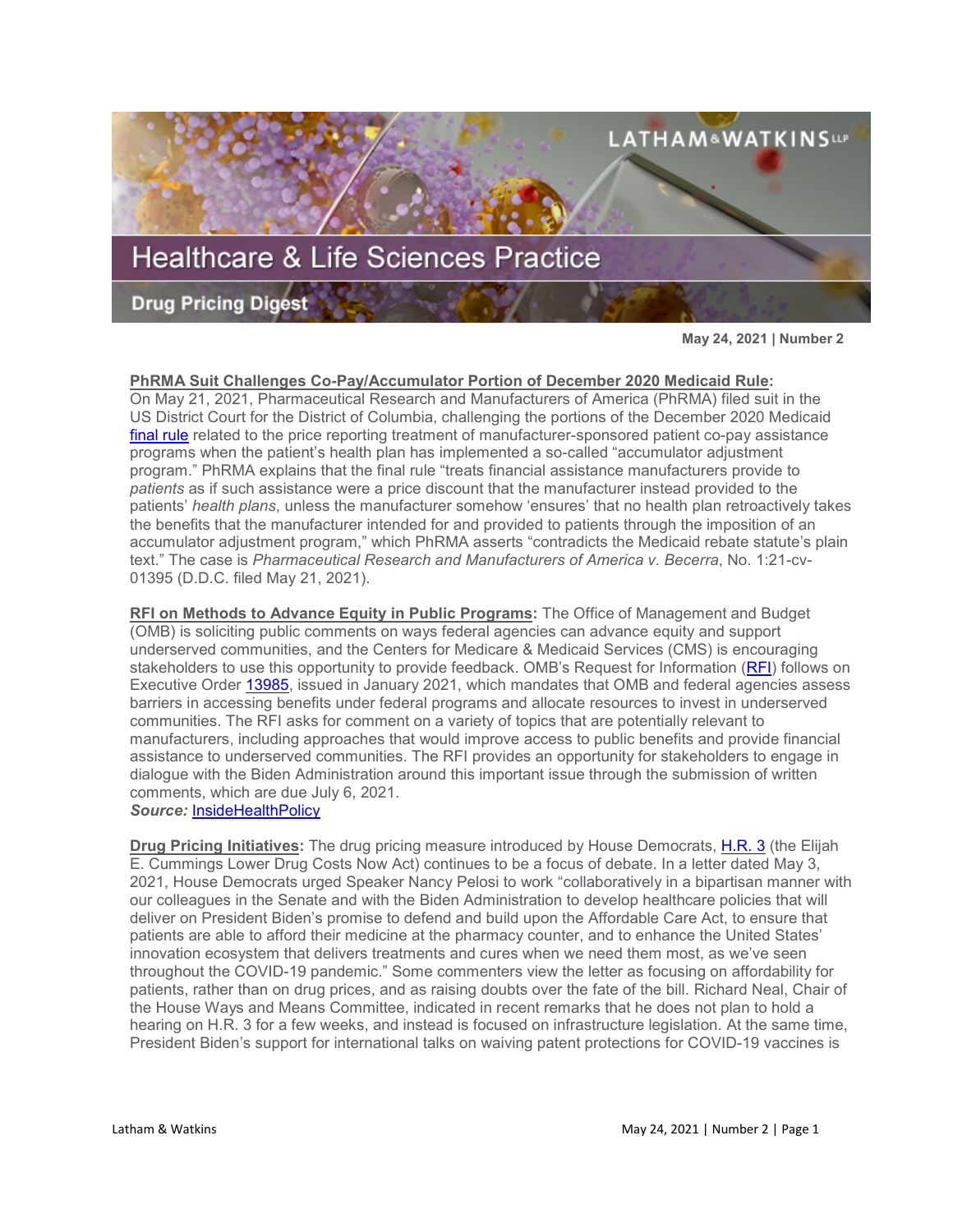seen by some as a way to increase pressure on pharmaceutical manufacturers in the context of the drug pricing debate. **Sources:** InsideHealthPolicy [\(link,](https://insidehealthpolicy.com/daily-news/blow-hr-3-10-democrats-urge-pelosi-negotiate-bipartisan-drug-pricing-bill) [link\)](https://insidehealthpolicy.com/daily-news/neal-says-no-hr-3-hearing-planned-weeks-due-infrastructure-bill), [Bloomberg Law,](https://www.bloomberglaw.com/bloomberglawnews/coronavirus/XEJTGBOO000000?bwid=00000179-450a-d779-a37b-cdbfd73a0003&cti=LFVL&emc=bcvnw_nl%3A20&et=NEWSLETTER&isAlert=false&item=read-button&qid=7104387®ion=digest&source=newsletter&uc=1320011525&udvType=Alert&usertype=External) [Pink Sheet](https://pink.pharmaintelligence.informa.com/PS144353/Pharma-Resisting-Efforts-To-Send-Drug-Pricing-Savings-To-US-Budget-Black-Hole---Pfizers-Bourla)

Department of Health and Human Services (HHS) Secretary Xavier Becerra [testified](https://energycommerce.house.gov/sites/democrats.energycommerce.house.gov/files/documents/Witness%20Testimony_Becerra_HE_2021.05.12.pdf) in Congress on May 12, 2021, regarding the President's fiscal year 2022 discretionary budget request for HHS. Various lawmakers asked questions related to H.R. 3, as well as to the competing Republican legislation, [H.R. 19](https://www.congress.gov/bill/117th-congress/house-bill/19) (the Lower Costs, More Cures Act of 2021). In response to questions from lawmakers about the 340B contract pharmacy policy that multiple manufacturers are challenging (see the 340B Program section below), Becerra stated: "We are on this one, as we know that vulnerable populations are at risk. And so, everyone, I've been saying all along: We have to follow the law, and everyone has to follow the law." *Sources:* [InsideHealthPolicy,](https://insidehealthpolicy.com/daily-news/becerra-pressed-surprise-billing-short-term-plans-medicare) [340B Report](https://340breport.com/breaking-becerra-on-340b-pricing-denials-tells-house-panel-everyone-has-to-follow-the-law/)

The Senate Finance Committee has retained Anna Kaltenboeck to focus on drug pricing. In her previous role as program director and senior health economist at Memorial Sloan Kettering Cancer Center's Center for Health Policy and Outcomes, she supported measuring drug value through cost per quality adjusted life year (QALY) metrics, while voicing skepticism about whether value-based contracting could control pricing.

*Sources:* [Pink Sheet,](https://pink.pharmaintelligence.informa.com/PS144300/Senate-Finance-Panels-New-Legislative-Staffer-Kaltenboeck-Likes-QALYs-For-Valuing-Drugs) [InsideHealthPolicy](https://insidehealthpolicy.com/daily-news/finance-democrats-hire-kaltenboeck-work-drug-pricing)

**BioMed Conference Concludes Virtually:** The 19th National [Life Science & Technology Week,](https://kenes-exhibitions.com/biomed/) which ordinarily takes place in Israel, concluded virtually on May 13, 2021. Various sessions focused on proposed and anticipated Biden Administration policies. For example, Stephen J. Ubl, president and CEO, PhRMA, and Sarah Pitluck, head of Global Pricing & Reimbursement, Spark Therapeutics, discussed Food and Drug Administration (FDA) and CMS policy priorities for life sciences companies on a panel moderated by Latham & Watkins.

# **MEDICAID DRUG REBATE PROGRAM (MDRP)**

**OMB Reviews Medicaid Proposed Rule:** On May 11, 2021, OMB [received](https://www.reginfo.gov/public/Forward?SearchTarget=RegReview&textfield=0938-AT82&Image61.x=0&Image61.y=0) a proposed rule under the same Regulation Identifier Number (RIN) and title as the Medicaid [final rule](https://www.govinfo.gov/content/pkg/FR-2020-12-31/pdf/2020-28567.pdf) issued by CMS in December 2020. The final rule addressed areas including line extensions, value-based contracting, and copay assistance programs. OMB completed its review of the proposed rule "Consistent without Change" on May 12, 2021. The content of the proposed rule is unknown, and it is unclear if and how it might relate to the final rule.

# **340B PROGRAM**

**HRSA Letters Tell Manufacturers Their Contract Pharmacy Policies Violate the 340B Statute:**

On May 17, 2021, Health Resources and Services Administration (HRSA) Acting Administrator Diana Espinosa sent letters to six pharmaceutical manufacturers that have implemented contract pharmacy policies. HRSA publicized its action on the main page of the 340B [website,](https://www.hrsa.gov/opa/index.html) stating that it "has determined that their policies that place restrictions on 340B Program pricing to covered entities that dispense medications through pharmacies under contract have resulted in overcharges and are in direct violation of the 340B statute." HRSA published the complete letters on the website's Program Integrity [page.](https://www.hrsa.gov/opa/program-integrity/index.html) The letters inform the manufacturers that they "must immediately begin offering … covered outpatient drugs at the 340B ceiling price to covered entities through their contract pharmacy arrangements, regardless of whether they purchase through an in-house pharmacy," and that failure to do so may result in civil monetary penalties.

*Sources:* [Bloomberg Law,](https://www.bloomberglaw.com/bloomberglawnews/exp/eyJjdHh0IjoiSFBOVyIsImlkIjoiMDAwMDAxNzktN2IxNC1kYTUxLWExZmItN2IxZDljOTAwMDAxIiwic2lnIjoiSmZaeVRBV3NTRUNvOC9naVVUcmhxTGRNdGZBPSIsInRpbWUiOiIxNjIxMjcxNDA2IiwidXVpZCI6IkMzWmJDQnJHRlRNOHpPUHdRTXBMZ3c9PUVDM0JxZk5rN0xYR2xEYzB5MStRV2c9PSIsInYiOiIxIn0=?bwid=00000179-7b14-da51-a1fb-7b1d9c900001&cti=LFVL&emc=bhpnw_cn%3A3&et=CHANNEL_NOTIFICATION&isAlert=false&item=read-button&qid=7109303®ion=digest&source=breaking-news&uc=1320011525&udvType=Alert&usertype=External) [Politico,](https://subscriber.politicopro.com/article/2021/05/hhs-orders-drugmakers-to-restore-discounts-in-federal-program-3988942) [InsideHealthPolicy,](https://insidehealthpolicy.com/daily-news/hrsa-threatens-fine-drug-makers-over-340b-restrictions) [Pink Sheet,](https://pink.pharmaintelligence.informa.com/PS144345/340B-Fight-Escalates-As-Biden-Administration-Seeks-Refunds-From-Manufacturers-Threatens-Them-With-Fines) 340B Report [\(link,](https://340breport.com/year-2-of-340b-contract-pharmacy-fight-starts-with-a-bang/) [link,](https://340breport.com/drug-makers-defensive-providers-thrilled-about-hrsas-340b-contract-pharmacy-letters/) [link\)](https://340breport.com/drugmakers-show-no-sign-so-far-of-giving-in-to-hrsa-on-340b-contract-pharmacy/)

**Contract Pharmacy Litigation Updates:** The HRSA letters prompted filings by multiple manufacturers in the ongoing contract pharmacy litigation. **Source:** 340B Report [\(link,](https://340breport.com/breaking-developments-in-astrazenecas-340b-lawsuit/) [link\)](https://340breport.com/breaking-developments-in-multiple-340b-contract-pharmacy-lawsuits/)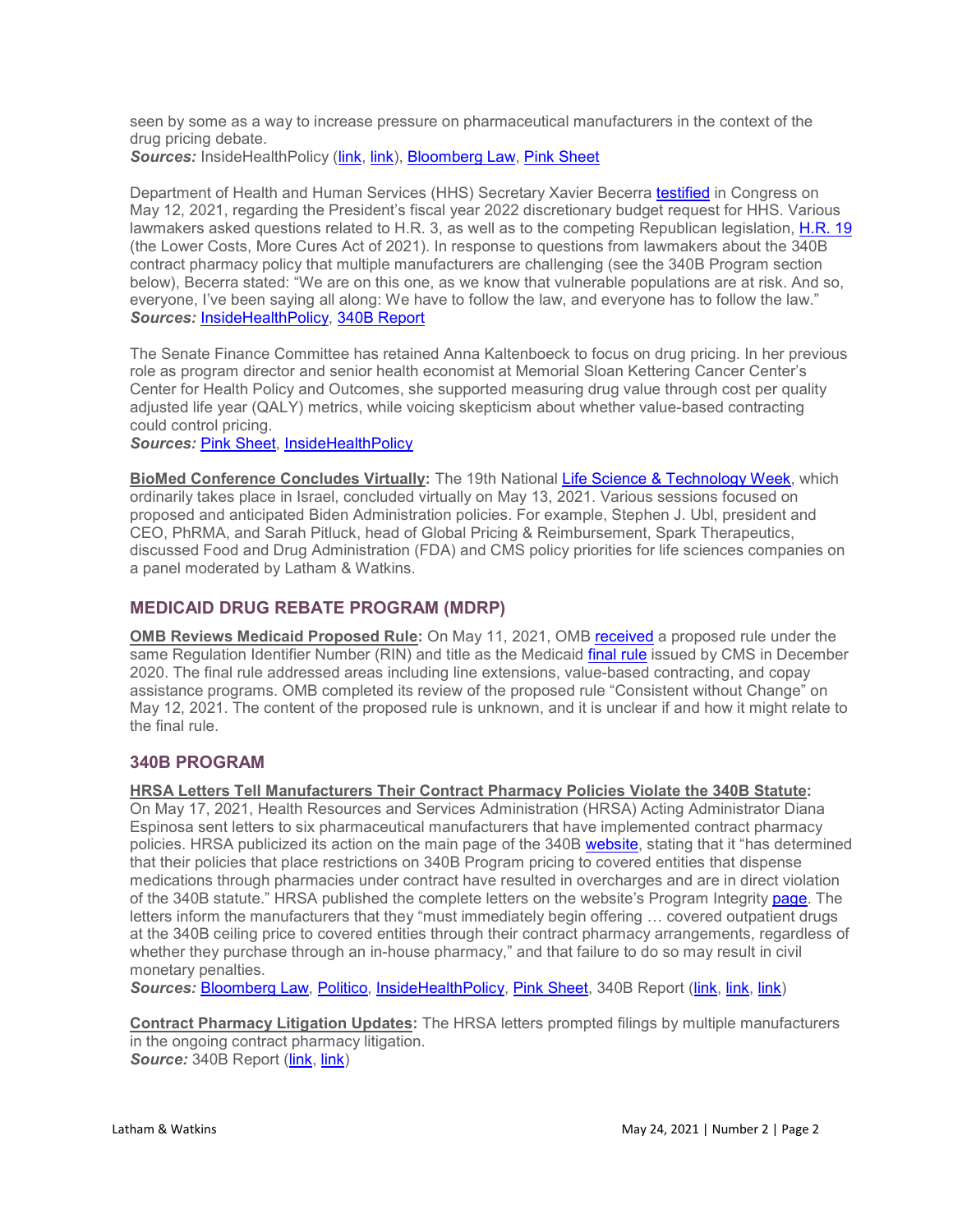Earlier, Eli Lilly and Company, in its challenge to the December 2020 advisory [opinion](https://www.hhs.gov/guidance/document/ao-contract-pharmacies-under-340b-program-12-30-2020-2) by HHS, responded to a motion for summary judgment or dismissal by HHS. The advisory opinion states that "covered entities under the 340B Program are entitled to purchase covered outpatient drugs at no more than the 340B ceiling price—and manufacturers are required to offer covered outpatient drugs at no more than the 340B ceiling price—even if those covered entities use contract pharmacies to aid in distributing those drugs to their patients." In its May 10, 2021, filing, Lilly argued that the advisory opinion must be reviewed as a final agency action and invalidated because it is contrary to law. The case is *Eli Lilly & Co. v. Cochran*, S.D. Ind., No. 21-cv-81.

*Sources:* [Bloomberg Law,](https://www.bloomberglaw.com/bloomberglawnews/exp/eyJjdHh0IjoiSExOVyIsImlkIjoiMDAwMDAxNzktNWMwZi1kYzcwLWExZjktN2NmZjMzMDcwMDAxIiwic2lnIjoiaW9zL005cXFMMDFTWUpENFhUOVYraWFoV1A0PSIsInRpbWUiOiIxNjIwODE2ODk5IiwidXVpZCI6Imd2Q0VFRnRNbzBZSkV4OWxxempISGc9PVlIZmxBMVJMUzdIM2VHRHptZTZ4UFE9PSIsInYiOiIxIn0=?bwid=00000179-5c0f-dc70-a1f9-7cff33070001&cti=LFVL&emc=bhlnw_nl%3A43&et=NEWSLETTER&isAlert=false&item=read-button&qid=7106581®ion=digest&source=newsletter&uc=1320011525&udvType=Alert&usertype=External) [340B Report](https://340breport.com/lilly-wants-judge-to-schedule-june-arguments-in-340b-suit-against-hhs/)

**HHS Proposes to Rescind Regulation Requiring 340B Pricing Pass-Through to Patients:** OMB is reviewing a proposed rule entitled "Rescission of the Final Rule 'Implementation of Executive Order on Access to Affordable Life-Saving Medications" under RIN [0906-AB25.](https://www.reginfo.gov/public/Forward?SearchTarget=RegReview&textfield=0906-AB25&Image61.x=0&Image61.y=0) The [rule](https://www.govinfo.gov/content/pkg/FR-2020-12-23/pdf/2020-28483.pdf) being rescinded would have implemented one of the Trump Executive Orders regarding drug pricing by requiring federally qualified health centers, as a condition of their grant, to pass 340B pricing on insulin and

epinephrine through to qualifying patients. HHS previously delayed the effective date of the Trump rule

to July 20, 2021. *Sources:* [Bloomberg Law,](https://www.bloomberglaw.com/bloomberglawnews/exp/eyJjdHh0IjoiSExOVyIsImlkIjoiMDAwMDAxNzgtNGIyMS1kZTJmLWFmZjgtNWIyN2I4NTQwMDBmIiwic2lnIjoibmpGQVQ5aklaZXp5WnlDcE1LUmRYV1JUZVVBPSIsInRpbWUiOiIxNjIwODE2ODk5IiwidXVpZCI6Imd2Q0VFRnRNbzBZSkV4OWxxempISGc9PVlIZmxBMVJMUzdIM2VHRHptZTZ4UFE9PSIsInYiOiIxIn0=?bwid=00000178-4b21-de2f-aff8-5b27b854000f&cti=LFVL&emc=bhlnw_nl%3A17&et=NEWSLETTER&isAlert=false&item=read-button&qid=7106581®ion=digest&source=newsletter&uc=1320011525&udvType=Alert&usertype=External) [InsideHealthPolicy,](https://insidehealthpolicy.com/daily-news/hhs-plans-scrap-trump-rule-health-clinic%E2%80%99s-insulin-discounts) [340B Report](https://340breport.com/hrsa-signals-it-will-rescind-trumps-340b-insulin-rule/)

## **MEDICARE PART B**

**HHS Urges Supreme Court Not to Hear Challenge to Part B Regulation:** In a legal brief first reported on May 13, 2021, HHS urged the Supreme Court not to take up lawsuits challenging Part B reimbursement cuts for drugs purchased at the 340B price and payment cuts for outpatient clinic visits at certain off-campus hospital facilities. Hospital groups had brought legal action against HHS, challenging the reduction of the Part B reimbursement rate for 340B-purchased drugs from Average Sales Price (ASP) plus 6% to ASP minus 22.5%, but suffered a defeat in the US Court of Appeals for the District of Columbia. The May 13 brief argues that the Supreme Court should not take up the lawsuits, in part because there is no split among circuit courts as to the issues presented, stating that the lower court's decision "does not warrant further review." The case is *American Hospital Association v. Azar*, 967 F.3d 818 (D.C. Cir. 2020), *petition for cert. filed*, \_\_\_ U.S.L.W. \_\_\_ (U.S. Feb. 10, 2021) (No. 20-1114). *Sources:* [InsideHealthPolicy,](https://insidehealthpolicy.com/daily-news/biden-admin-scotus-don%E2%80%99t-take-trump%E2%80%99s-340b-site-neutral-cuts) [Law360,](https://www.law360.com/health/articles/1384955/hhs-defends-medicare-drug-program-cuts-at-high-court?nl_pk=efd0bb39-bda0-4dc3-a4fa-7fca45bb788c&utm_source=newsletter&utm_medium=email&utm_campaign=health) Bloomberg Law [\(link,](https://www.bloomberglaw.com/product/blaw/bloomberglawnews/bloomberg-law-news/BNA%2000000179-8536-d462-a17f-dd7e66270001?bwid=00000179-8536-d462-a17f-dd7e66270001) [link\)](https://www.bloomberglaw.com/bloomberglawnews/health-law-and-business/XCV6L4MS000000?bwid=00000179-8a09-da51-a1fb-db1d2f080002&cti=LFVL&emc=bhlnw_nl%3A27&et=NEWSLETTER&isAlert=false&item=read-button&qid=7111812®ion=digest&source=newsletter&uc=1320011525&udvType=Alert&usertype=External), [340B Report](https://340breport.com/hhs-asks-u-s-supreme-court-to-reject-340b-hospital-request-to-hear-part-b-case/)

## **STATE LAW DEVELOPMENTS**

**Additional States Regulate PBMs:** North Dakota enacted [H.B. 1492](https://www.legis.nd.gov/assembly/67-2021/documents/21-0892-05000.pdf) on April 21, 2021, which, among other things, prohibits Pharmacy Benefit Managers (PBMs) from discriminating against 340B covered entities or "a pharmacy under contract with a covered entity … to provide pharmacy services on behalf of the covered entity," which "includes refusing to contract with a pharmacy." Montana also recently enacted a law regulating PBMs, [SB 395.](https://leg.mt.gov/bills/2021/billpdf/SB0395.pdf) More than half a dozen states have passed laws regulating PBMs this year, following a unanimous Supreme Court decision in December 2020 that upheld an Arkansas law regulating PBMs and rejected the PBM's argument that the state law was preempted by the federal Employee Retirement Income Security Act (ERISA). The case is *Rutledge v. Pharmaceutical Care Management Association*, 141 S. Ct. 474 (2020). The Pharmaceutical Care Management Association, a trade group representing PBMs, is challenging the North Dakota statute in the US Court of Appeals for the Eighth Circuit on the grounds that it goes beyond the Arkansas statute that the Supreme Court upheld in 2020. The case is *Pharmaceutical Care Management Association v. Wilke*, No. 18-2926 (8th Cir. filed Sept. 7, 2018).

Sources: Law360 [\(link,](https://340breport.com/north-dakota-is-the-latest-state-to-pass-a-340b-non-discrimination-law/) [link\)](https://340breport.com/montana-enacts-expansive-bill-intended-to-protect-340b-providers/), 340B Report (link, link)